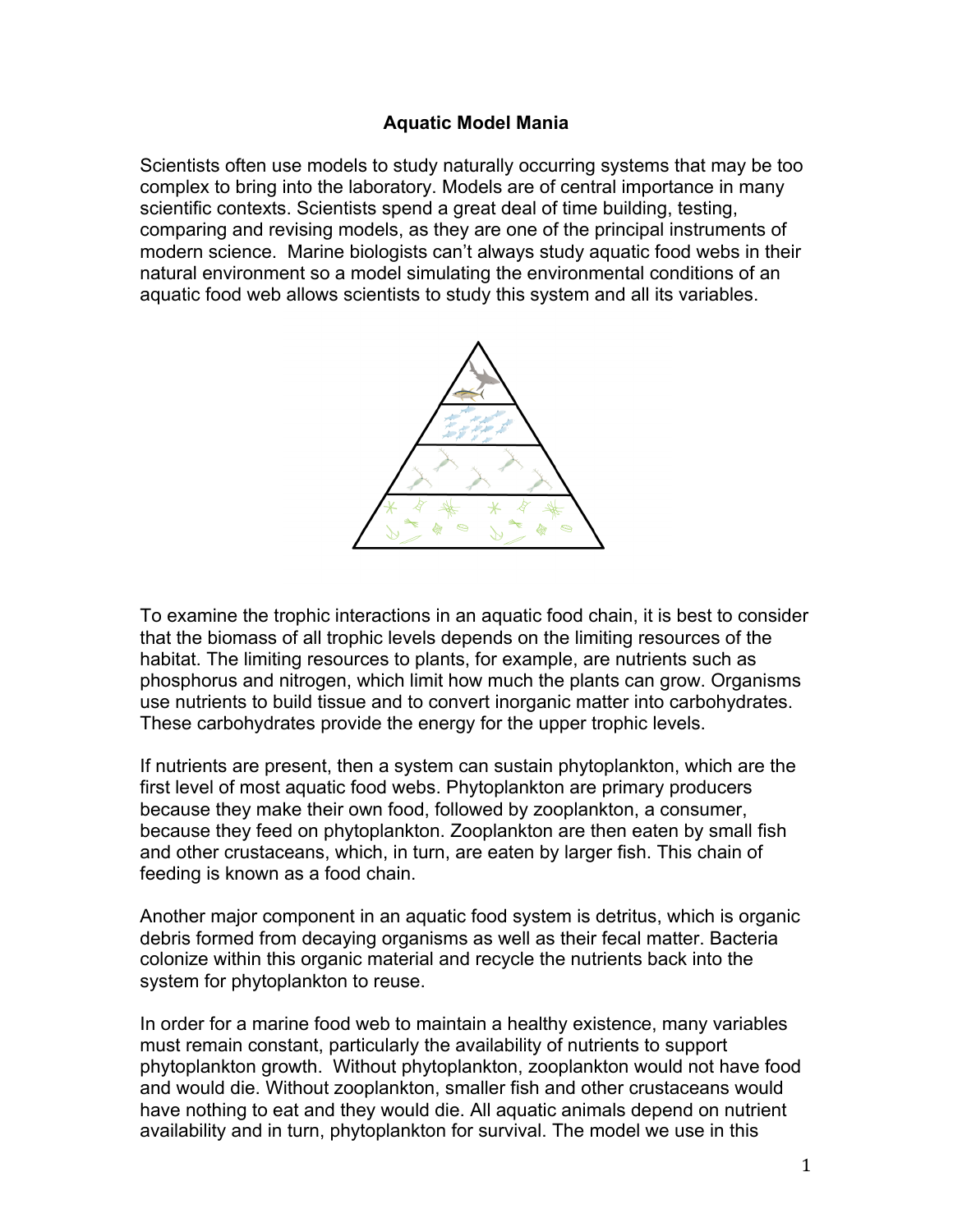activity illustrates the trophic interactions occurring in an aquatic food chain as well as how changes in nutrient concentration and organism behavior impacts an entire food chain.

## **Background questions**

- 1. Phytoplankton are producers, meaning they make their own food using sunlight and CO<sub>2</sub> to make \_\_\_\_\_\_\_\_\_\_\_\_\_\_\_\_\_\_\_\_\_\_\_\_\_. This process is known as \_\_\_\_\_\_\_\_\_\_\_\_\_\_\_\_\_\_\_\_\_\_\_\_\_\_\_\_\_\_\_\_\_\_\_\_\_\_\_\_.
- 2. Zooplankton that eat phytoplankton are herbivores/carnivores (circle one). Therefore zooplankton that eat phytoplankton are known as a primary/secondary (circle one) consumers.
- 3. How do the zooplankton obtain nutrients (nitrogen and phosphorus) from the ecosystem?
- 4. Type the address http://www.hpl.umces.edu/~jpierson/applet/ into the URL space.

The NPZD model represents a simplified version of the various components of an aquatic food web. These components are nutrients (N), phytoplankton (P), zooplankton (Z), and detritus (D). The model also includes rate factors that affect the aquatic food system, listed in the sliding bars on the right side of the model. Rate factors include the amount of nutrients added to the system per unit time, the growth rate of phytoplankton (based on how quickly they reproduce), zooplankton mortality (the quantity of zooplankton that die per unit time), detritus conversion (how quickly bacteria convert detritus back to nutrients in a form that phytoplankton can use), and detritus sinking rate (how quickly detritus falls out of the system).

- 5. Without clicking on anything observe the changing sizes of each component of the aquatic food web. Hit the REW button in the top left hand corner to watch the system in action again.
- 6. Locate the Model Speed slider beside the REW button. How fast is the model running (in days/second)?

Slide the marker to the left so it is as close to 0.30 d/sec. If it's not exactly on 0.30, that's okay. Click on the REW button to the left and observe the direction of the arrows.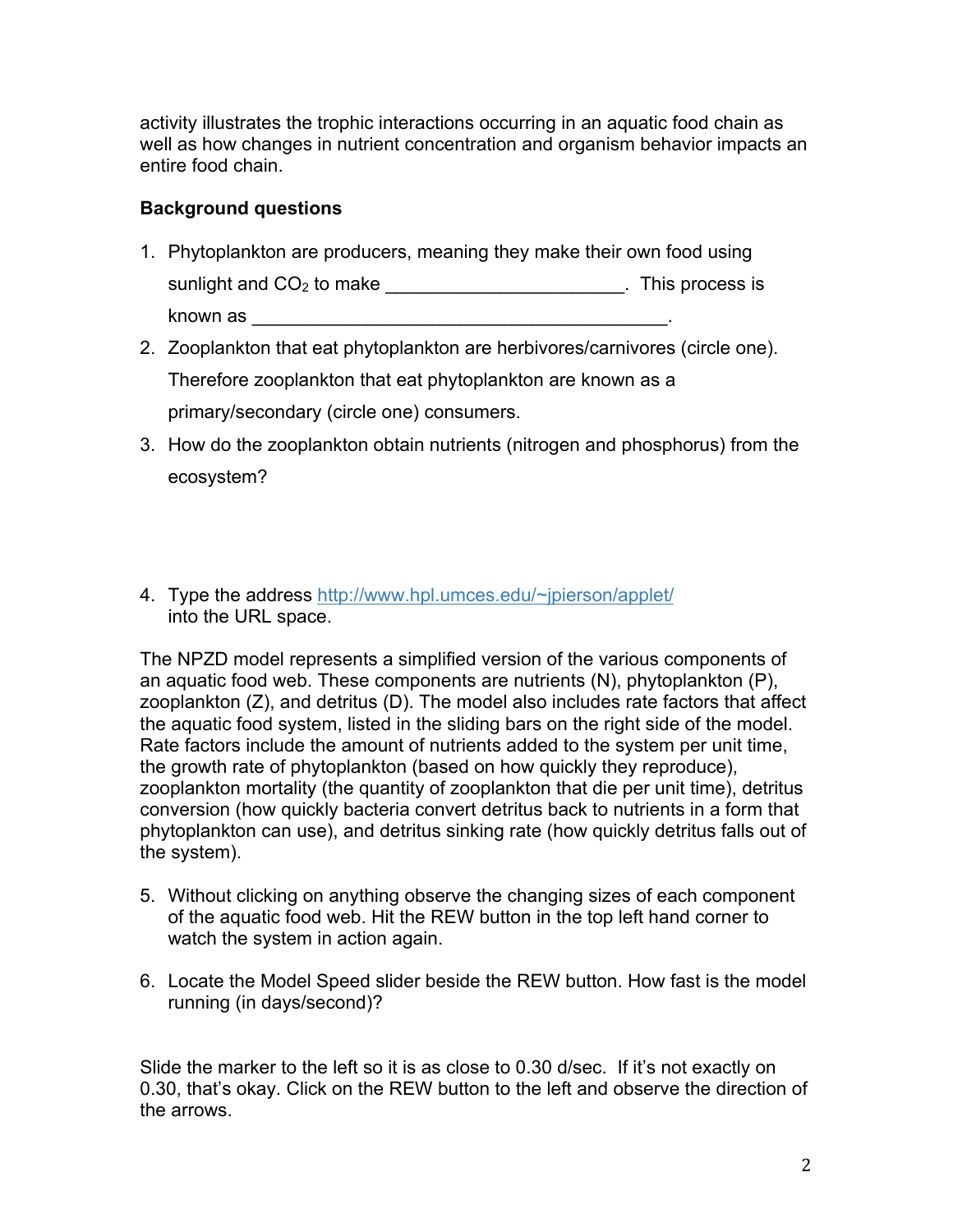- 7. When the phytoplankton cycle begins what variable (N, P, Z, or D) is the most abundant?
- 8. There is an arrow going from the nutrients (N) to the phytoplankton (P). What does the direction of this arrow indicate?

9. Hit the REW button again and observe the two arrows going away from the P. What do each of these arrows indicate?

 $P \rightarrow Z$ :

 $P \rightarrow D$ :

- 10.The arrow leaving the detritus (D), points downwards. What does this arrow represent?
- 11.Select the "available nutrients" slider and move it towards a zero value. Describe what happens to the P, Z, and D amounts.

Phytoplankton (P):

Zooplankton (Z):

Detritus (D):

Nutrient enrichment, particularly nitrogen and phosphorous generally increases the production of phytoplankton, which would seem positive for a food web because more food would be available for the zooplankton. However excess nutrients actually have a negative effect. Algal blooms reduce water clarity, and thus light penetration. Dissolved oxygen in the bloom area is also depleted (hypoxia), which alters the quality as well as the quantity of food for secondary consumers. Nutrient overloading and algal blooms leads to eutrophication, which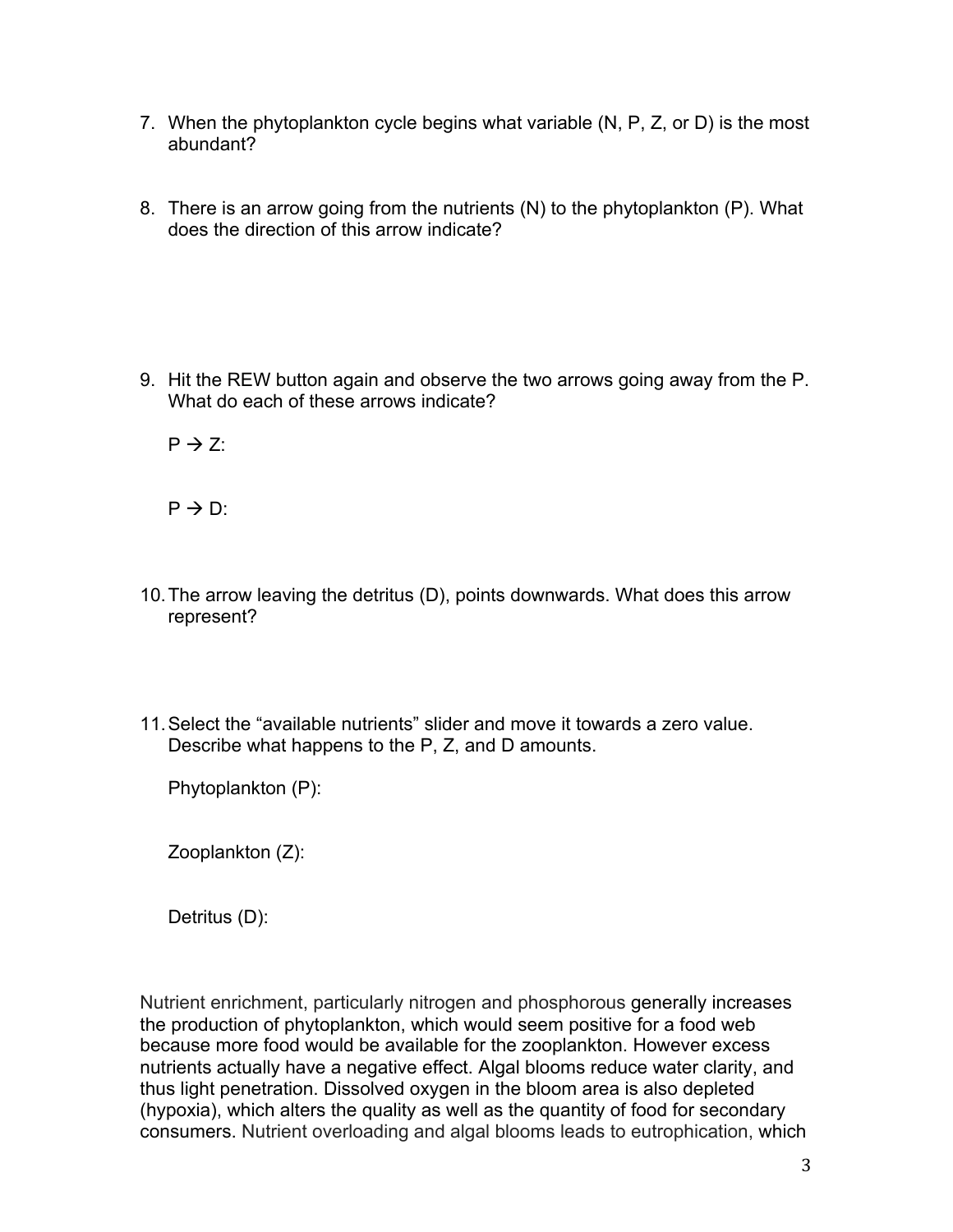is an increase in the rate of supply of organic matter in an ecosystem. Increased primary production by the phytoplankton as well as qualitative changes in the producers (e.g. the quality of food for primary consumers may not be as good) have consequences throughout the food chain, leading to diminished survival of fish larvae, and increased production of jellyfish.

12.Repeat step 11 but set the "available nutrients" slider to 2.0. Describe the effects on the P, Z, and D.

Phytoplankton (P):

Zooplankton (Z):

Detritus (D):

13.Why didn't the zooplankton population increase very much? Name two things that could contribute to zooplankton mortality.

14.Play around with the rate sliders (the sliders to the right of the model). Try to get a feel for how change in each rate factor influences the N, P, Z, and D pools (this will help you with Question 15).

Try to make P as large as possible. What did you have to do to maximize P?

Try to make Z as large as possible. What did you have to do to maximize Z?